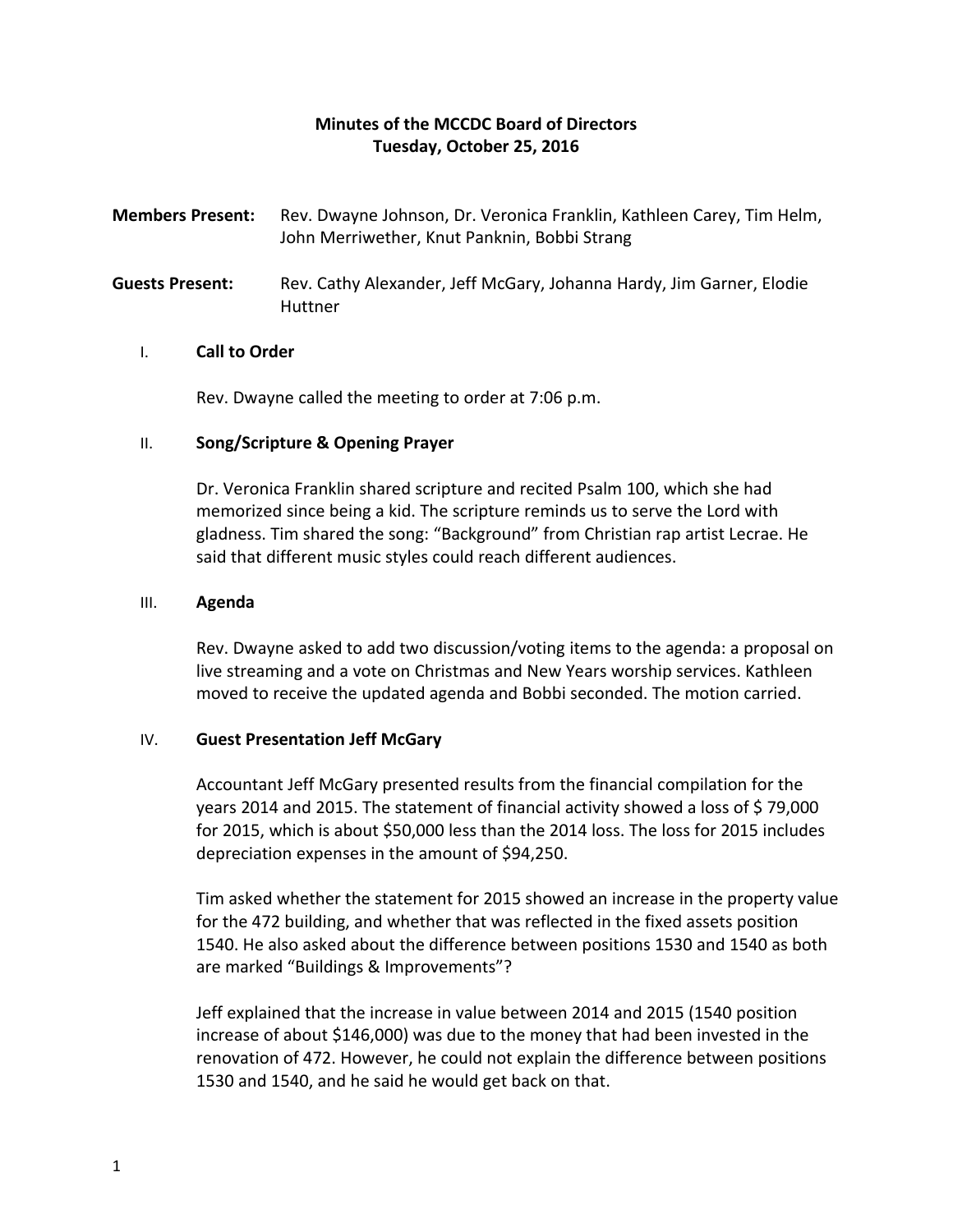Tim also asked whether Jeff would be providing a letter and compilation for the congregation, which Jeff confirmed. Jeff also said that he would not provide a recommendation for 2016 but would be available to answer questions if the church decided to contract another accountant/CPA.

Tim asked whether we could receive a side-by-side comparison between the approved budget for 2016 and the current spending levels for each line item to make sure that the percentage of spending would not be over what the congregation had approved. This would be one of the most important duties of the Board. Knut said that this might be challenging given the way we develop the budget. We look at spending levels for each line item for the past year but many expenses such as charges for banks and insurance are not entirely clear during the budget process.

Tim clarified that his concern was more about transparency and that the Board needs to know. The weekly check authorization does not give us the variance between expenses and budget. He said that we had done this in the past without problems. Rev. Cathy said that the variance could be displayed but that it would take extra work for the new bookkeeper to put it into QuickBooks. Jeff added that further reducing the number of accounts would be helpful to have a clearer overview.

Rev. Dwayne said that the Board should send additional questions on the financial compilation to Jeff this week.

## V. **Consent Calendar**

Bobbi moved to accept the consent calendar and John seconded. The motion carried.

### VI. **Informational Items**

### A. **Shout Outs**

A shout out went to Sonia for adding her musical talent to Eclectic Praise on Sunday. Another shout out went to the revival team, especially Johanna Hardy, and UFCDC. The team also met and did an evaluation, which should become practice for all of our events. Tyrone Stanley and the planning team received a shout out for the concert, and Greg Snyder and the landscaping team were mentioned for beautification of the church grounds. The hosting team for the blessing and installation of the Interim Moderator received another shout out, especially Rev. Cathy and Rev. Dr. Gorsline. A final shout out went to Dale Madyun-Baskerville and Johanna Hardy for making live web cast possible and looking into different streaming options.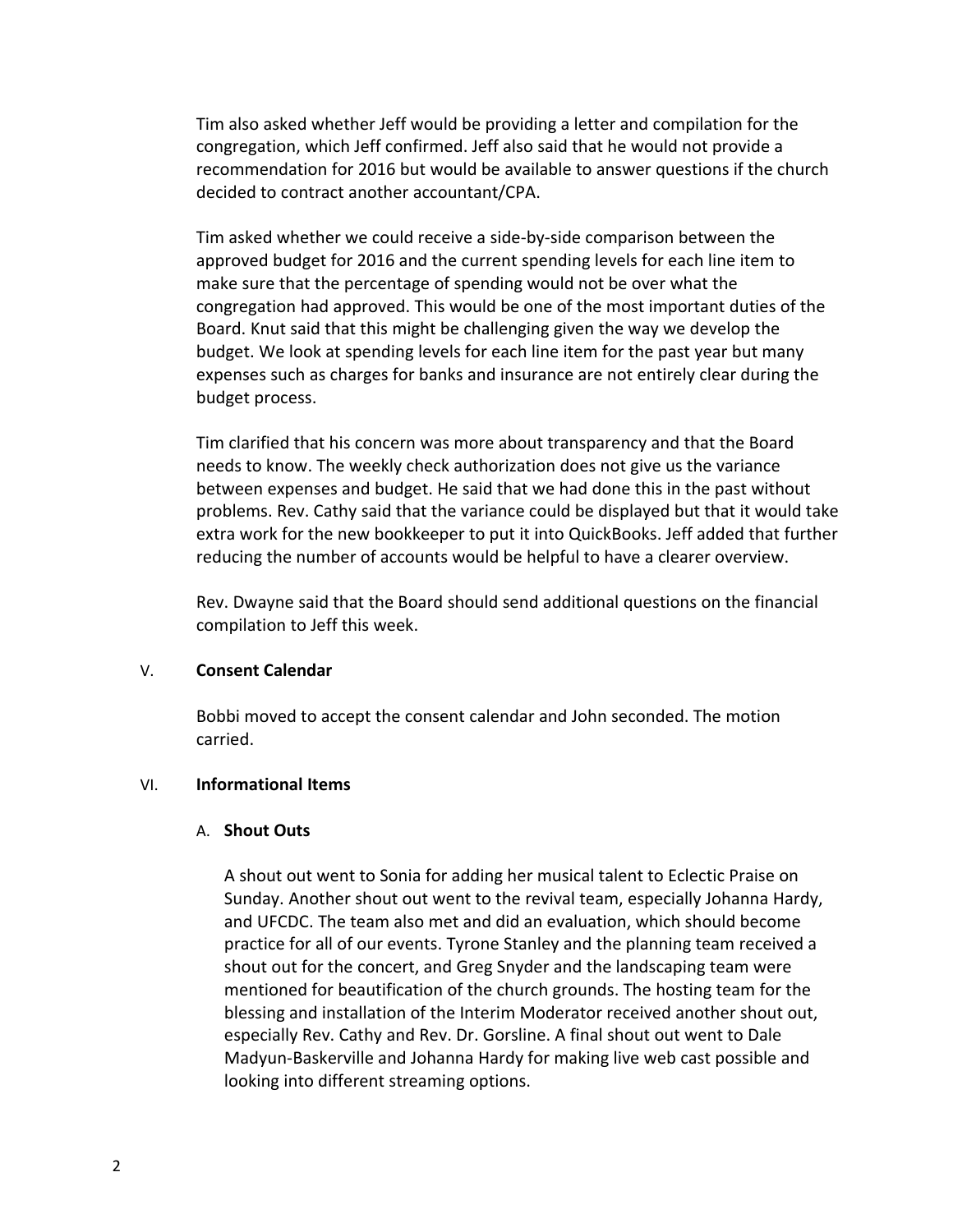## B. **Trustee Update**

Jim Garner gave an update on the gender-neutral restrooms. There have been requests to install a door at the men's urinal. The door would cost \$250 but shipping would be another \$140. Therefore, the Trustees are trying to find a local vendor, and they want to finish the project by November  $20<sup>th</sup>$ . The Board suggested getting in touch with Dennis Cruz who might be able to identify a vendor or custom built something.

Kathleen strongly advocated for making the restrooms gender-neutral even without the door in place. Bobbi agreed and said that having them ready would build a bridge to the community. We are communicating clearly what bathrooms look like and we also have signs in place. She suggested November 17<sup>th</sup> as the target date.

Jim also reported that fixing the pothole in the parking lot went smoothly, and he thanked Timothy Duncan for his support. He said that the new Trustees raised the issue of the balance and use of the Buchanan Fund. He also asked what the arrangement was for rent income from 472 and whether the percentage going to maintenance would go to the Buchanan Fund. Knut said that the 15% were not designated to go to Buchanan specifically. The formula the Board had decided upon was:

- 15% of the rental income shall go towards a 472-reserve fund, which will also be used to pay the real estate taxes for the building;
- 75% of the rental income shall go towards the mortgage payments for both buildings (472 and 474) as well as repairs for 474;
- 10% of the rental income shall go into a reserve or savings fund for the church for the future.

Tim asked why we transferred money from the General Fund to the Buchanan Fund to pay the mortgage for 472. He also raised the issue that we do not tithe on Buchanan and that the mortgage should be paid for from tithe-able income. Rev. Cathy said that the question was warranted and that we should use this as an opportunity to discuss Buchanan. Bobbi agreed that we needed a special meeting on money and our charters, together with the bookkeeper. Rev. Dwayne asked Board members to send questions we might have on those matters.

Jim also reported that there is misunderstanding in the congregation on how we report our finances in the bulletin. The bulletin shows an income of \$20,000 for Buchanan and congregants asked why we do not spend that on the flat roof repair. These funds have been raised for Buchanan throughout 2016, and they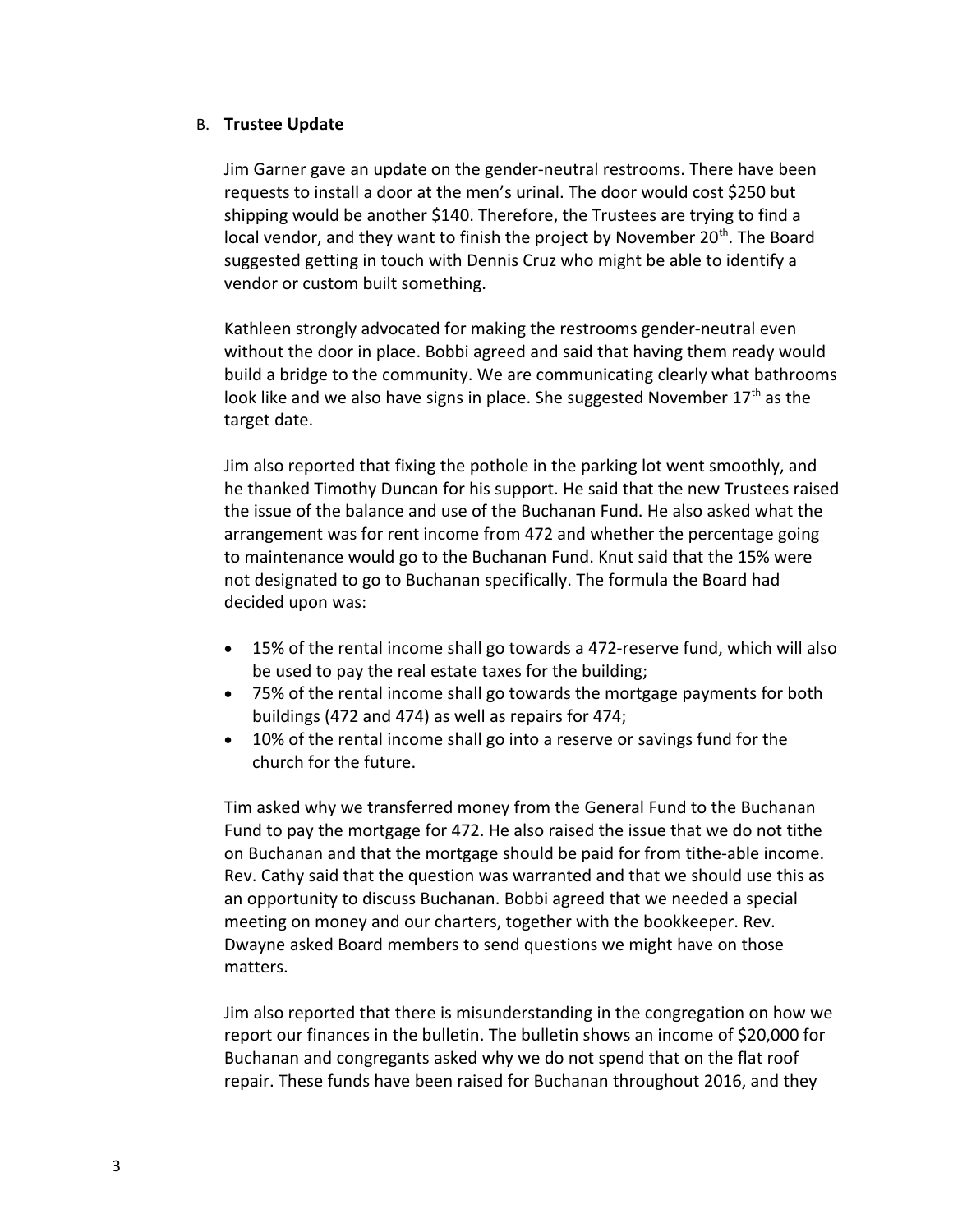are not available, as we have spent them on projects and the mortgage. However, this is not easily understood the way it is displayed.

Finally, Jim said that Denise Wright is working on a quote for an electrician to fix the parking lot lights.

# C. **Treasurer's Report**

John reported that as of October 25<sup>th</sup>, there was a balance of \$48,814 in the SunTrust account available and that there were \$83,915 remaining in the Eagle Bank account. Rev. Cathy added that the Eagle loan payment for 472 for October has been taken care of. As of now, the rental income from 472 gets deposited into the Eagle Bank account and we have to write a check to move money from Eagle into the SunTrust account. The Board suggested making that an automated transfer.

Knut moved to accept the Treasurer's report and Tim seconded. The motion was approved.

# D. **Budget Presentation and Stewardship Team Take Aways**

Tim reported that he had worked with the Stewardship team and that the team did online training on how to motivate congregants to give more. The message that they heard is that some members respond to day-to-day requests (such as expenses for the roof etc.) but the majority of congregations usually respond to new programming that a church is offering. Therefore, he would like to encourage the Board and Pastor that we emphasize some new ideas and programs for 2017, such as an enhanced revival. He knows that we do have a budget proposal in place for 2017 but that should not impede us from presenting new things to our congregation.

## E. **Agenda for Congregational Forum/Meeting**

Knut presented the agenda and reports for the Congregational Forum/Meeting. As of this day, the reports from the Board, Trustees, Treasurer and Pastor had been submitted. Rev. Dwayne said that he would finalize his report by October 26<sup>th</sup>. The only report missing was that of the Lay Delegates. The following items will be on the agenda on November  $6<sup>th</sup>$  (Forum) and 20<sup>th</sup> (Meeting):

- Highlights 2016 (Presentation)
- 2017 Proposed Budget
- Nominations Committee
- Lay Delegates
- Written Reports: Pastor's; Clerk Minutes of November 22, 2015; Board; Trustees; Treasurer; Lay Delegates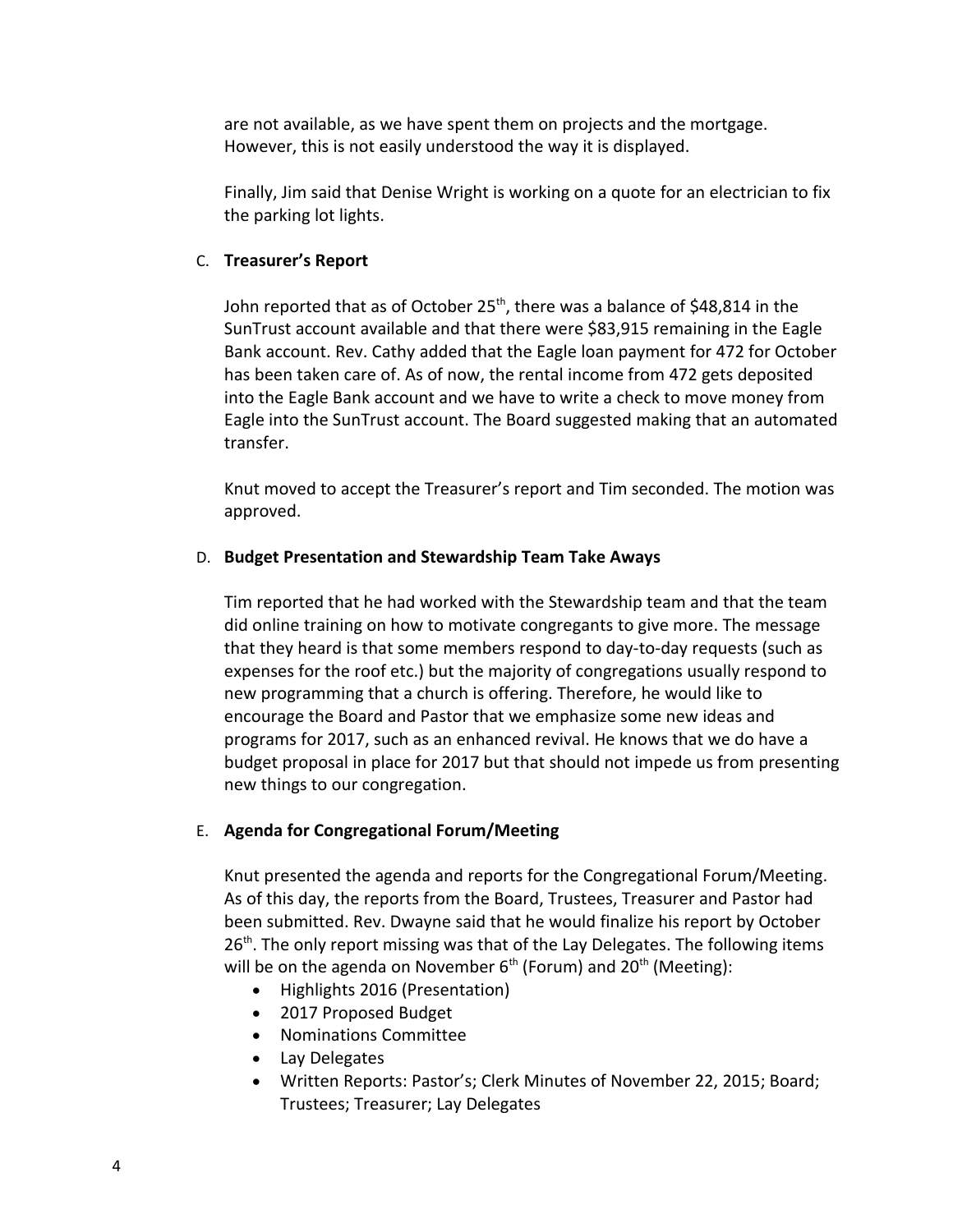- Financial Compilation 2014/2015
- Bylaws Revision

The reports will be made available to the congregation on Sunday, October  $30<sup>th</sup>$ .

Tim moved to adopt the agenda for the Congregational Forum and Meeting and Veronica seconded. The motion was approved unanimously.

Kathleen expressed her support for a more detailed presentation of the accomplishments for 2016 and asked whether this would be done by handout or presentation. Knut will work with Rev. Cathy on a movie or ppt presentation.

# F. **472 Update**

Tim Helm gave an update on the basement unit at 472. The wood frame and plumbing have been installed for a 2-bedroom unit. However, the windows towards the east side of the building are at a height of 62 inches and have to go down to 40 inches to meet code. Moving the windows would have to be approved by an engineer, as it would touch on structural issue of the property. The second issue is the walkway: It is not wide enough for window wells and even if they could be put in place, they would interfere with the drainage of the sidewalk. We would need to engage our engineer to figure out whether window wells can be constructed and we would need to install gutters as well. Our contractor Dennis Cruz estimates the total cost for construction of the  $3^{rd}$  unit at \$70,000.

Tim said we basically had three options for the basement unit:

- 1. We could reframe the property so that bedrooms match up with windows and the bathroom would be moved.
- 2. We could make it a 1-bedroom unit with office space without a window. However, DC zoning would likely not approve that.
- 3. We could have one big bedroom for the unit (open floor concept).

Whatever we decide, nothing can be done without engaging the structural engineer first. Then we would need new drawings and permits etc. Tim suggests that we use the Forum to present the following message to the congregation, since it is the congregation's property: The good news is that we have two units completed and that they generate net income for the church. The basement unit proves challenging. A couple of things would need to be in place to finish it, and then it would generate additional income. We would also have to be transparent and tell the congregation what we would get if we sold the building. The finished apartments at 472 should be part of the presentation of 2016 successes.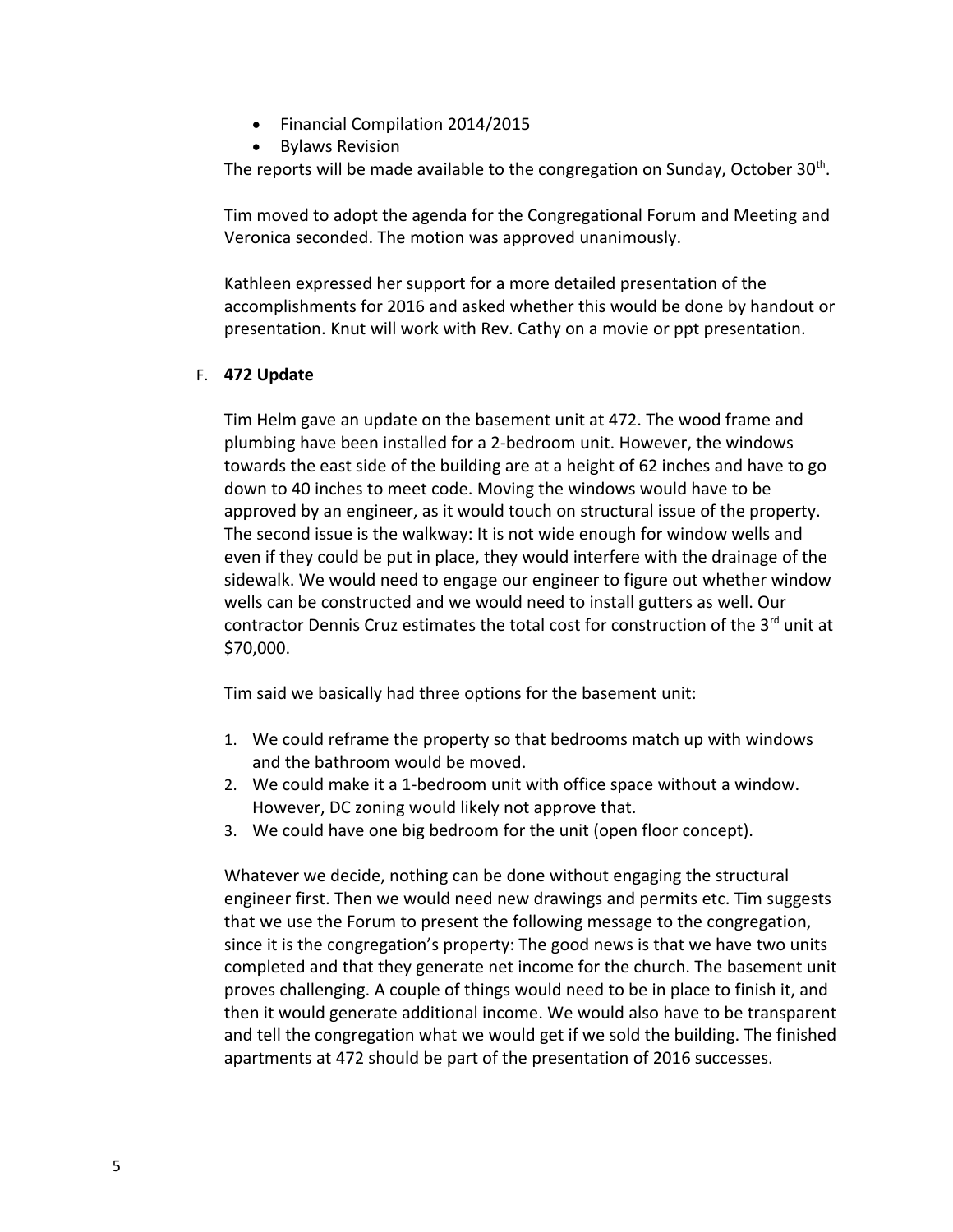Tim suggested a special Congregational Forum early 2017 to present the different options to the congregation. Putting 472 as a big item on the agenda now could become an issue.

Rev. Dwayne advocated for engaging the engineer as soon as possible. The Board would need to know the different options we might have.

Kathleen brought up the designated parking spaces for 472. They are not part of our leases and we do not charge for them. The Board never authorized designated parking spaces for the current tenants. Additionally, it is not clear whether we are still in compliance with the number of parking spaces designated for our congregational size. Tim also said that he looked at the leases and that tenants are not allowed to park on the property but that signs went up. He would be less concerned about the compliance as the city is looking at these regulations now differently than it did when we built the church.

#### G. **Emergency and Safety Procedures**

Jacqueline Laughlin is currently working to bring the ideas for emergency procedures into a formal structure that will serve as guidelines for Staff, Ushers, Board and Pastoral Care Ministers. The Board will vote on the guidelines once they have been formulated.

#### VII. **Discussion/Voting Items**

#### A. **Live Streaming**

Johanna Hardy gave a brief presentation on the different options we would have for live streaming our services and events. She credited Dale Madyun-Baskerville for taking the initiative to look at the video side of our equipment.

Johanna said that we need a provider to stream and that we can only go with one provider with our current equipment. There is a missing piece of hardware that would allow us to use other providers for streaming.

As a congregant, she would like to make full use of our AV system. However, there would be financial obligations involved. She presented options from livestream.com and churchstreaming.tv. The first one would be the better option, as we would be able to live stream right away with our current equipment. We have also successfully tested the platform during Sunday services and for the Interim Moderator's installation. Other benefits include unlimited viewers, cloud storing and archiving; tech support; embedding into our website and a donation link; as well as a link to our YouTube page. The financial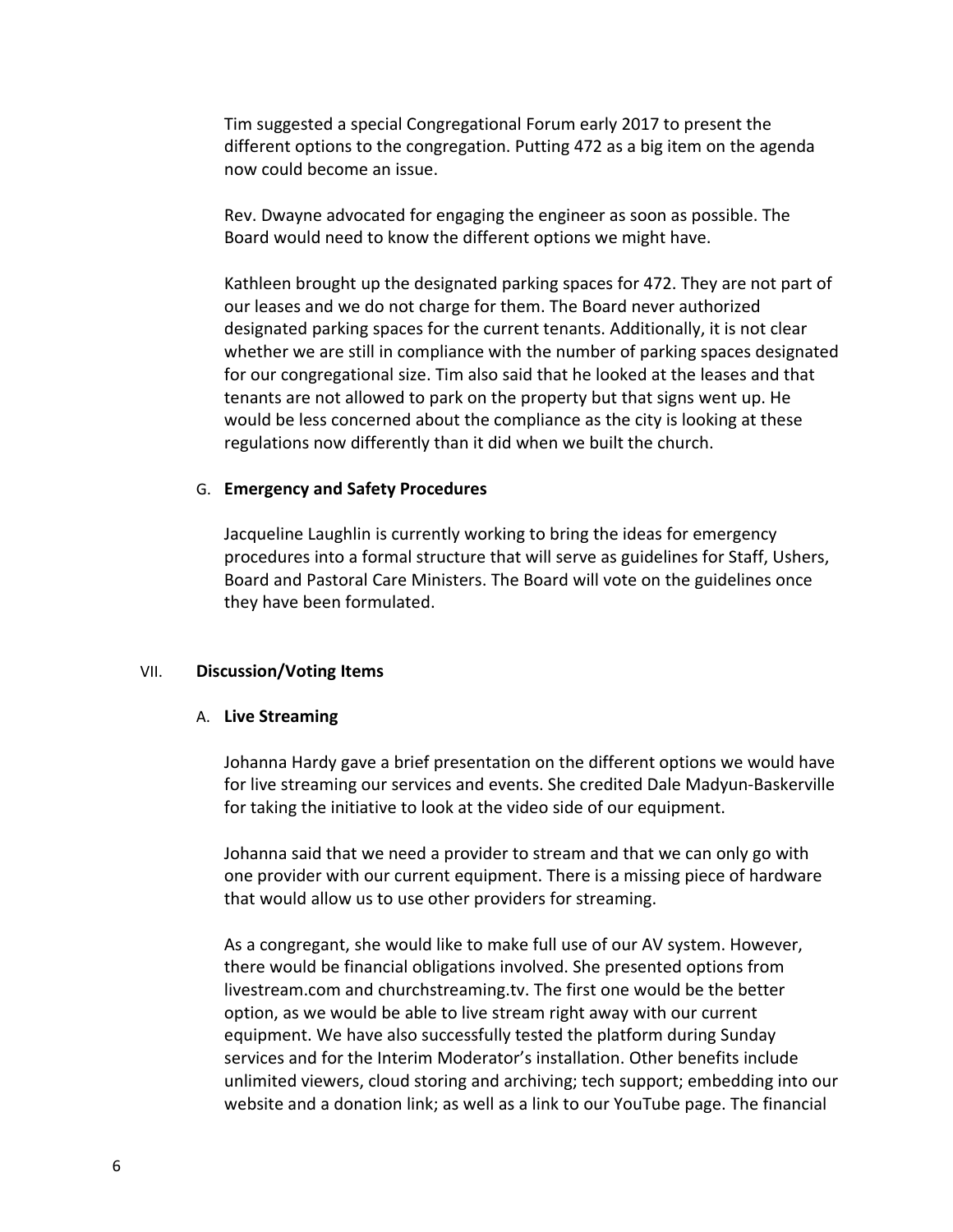obligation would be a 1-year contract with an all-in cost of \$2,388. A pledge for \$1,000 towards these costs has been made already.

The other provider (churchstreaming.tv) would be cheaper (\$1,668) but would require us to purchase additional hardware and software (estimated costs of \$700) without the guarantee that it would work and with more restrictions (limited to 250 viewers for the price quoted above).

In order to take full advantage of streaming our Christmas concert, we would need to sign up now to get training and test the system to avoid any glitches.

Kathleen said that the whole idea of getting our AV system was to use it to its full potential. Therefore, she moved to sign up with livestream.com for a 1-year contract with payment of 50% upfront and 50% 30 days later, starting as soon as possible. For payment of the total sum of \$2,388, a stipulated line item would be created that expires at the end of 2016. Bobbi seconded the motion and it was approved unanimously.

There will also be a policy sheet for streaming and privacy in place, and the congregation will be informed accordingly.

### B. **Bylaws Revision**

On October 12, 2016 Knut moved to amend MCCDC's Bylaws (as proposed in the draft sent by email to the Board) and to present the Bylaws Revision for approval at the Congregational Meeting on November 20, 2016. Tim seconded the motion and the Board approved the revision unanimously by email vote.

Bobbi moved to affirm the email vote. John seconded and the motion was approved unanimously.

### C. **Nominating Committee**

At the November  $20<sup>th</sup>$  Meeting, the congregation will vote on five positions for the Board of Directors: two 3-year term positions (serving through 2019), one 2 year term position (serving through 2018) and two 1-year term positions (serving through 2017). For the Lay Delegates, all three positions will be voted on.

Kathleen has convened the Nominating Committee and to date, two applications have been submitted: Knut Panknin is running for a position on the Board and Cecelia Hayden-Smith would like to be re-elected as a Lay Delegate.